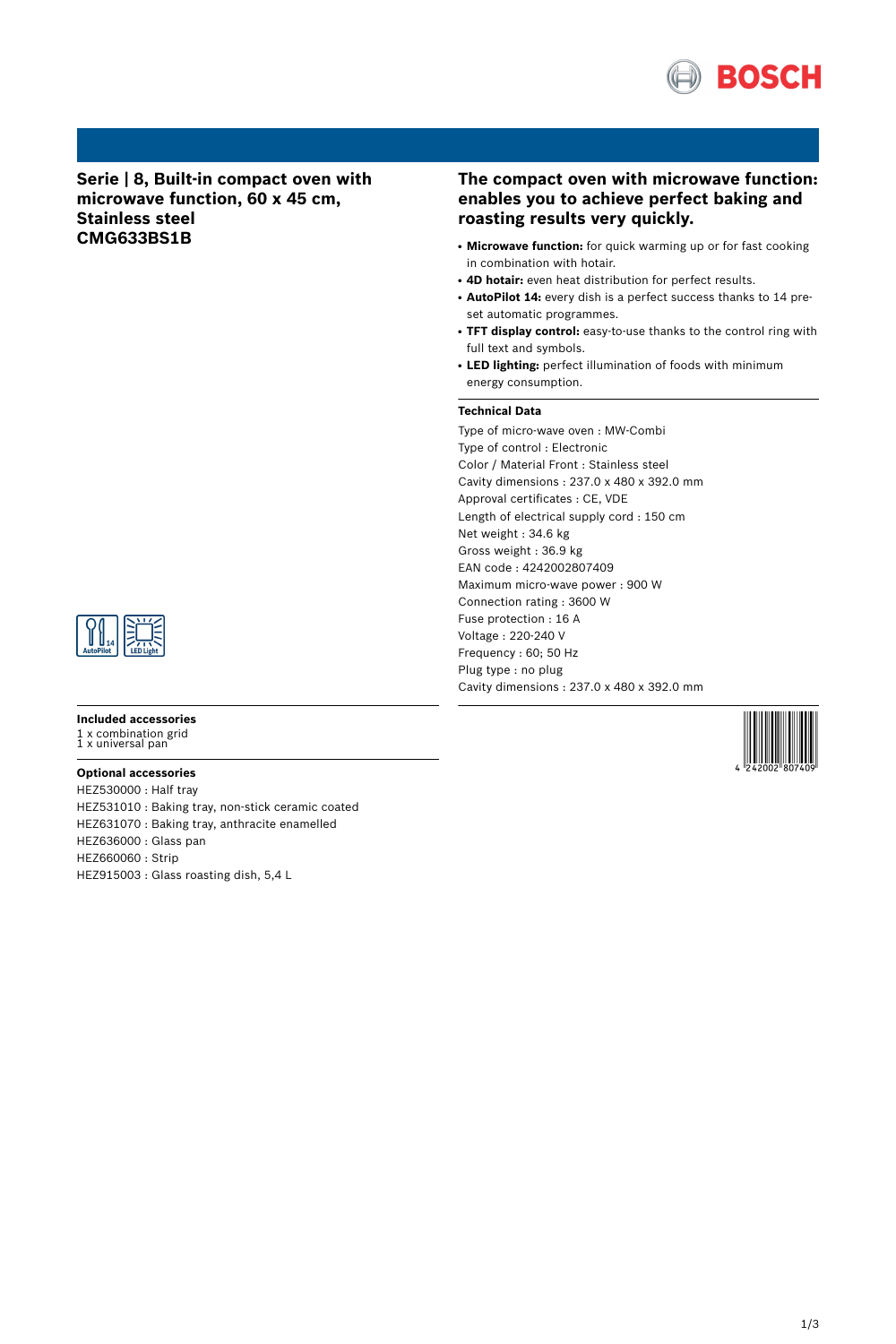

## **Serie | 8, Built-in compact oven with microwave function, 60 x 45 cm, Stainless steel CMG633BS1B**

**The compact oven with microwave function: enables you to achieve perfect baking and roasting results very quickly.**

### **Design**

- 2.5"-TFT colour and text display with direct select buttons
- Drop down door, SoftClose, SoftOpen
- Bosch control wheel
- Straight bar handle

#### **Features**

- Control panel lock Automatic safety switch off Residual heat indicator Start button Door contact switch
- Digital temperature display with proposal Actual temperature display Heating-up indicator AutoPilot
- Intelligent microwave inverter technology: For optimised results maximum output power will be regulated to 600 W when used in longer operation for gentler cooking.
- AutoPilot, <sup>14</sup>
- Electronic clock timer
- LED light, Light on/off when oven door opened/closed
- 3 shelf positions
- Integral cooling fan

#### **Cleaning**

### **Programmes/functions**

- Compact oven with microwave with Multifunction oven with <sup>6</sup> cooking functions: heating methods: 4D Hotair, Hotair Gentle, Hotair grilling, full width variable grill, half width grill, plate warming
- Additional heating methods with microwave: Microwave, Combi microwave constant
- Max. Power: <sup>900</sup> W; <sup>5</sup> Microwave power settings (90 W,180 W,360 W,600 W,900 W)
- Fast pre-heating function
- <sup>1</sup> <sup>x</sup> universal pan, <sup>1</sup> <sup>x</sup> combination grid

#### **Performance/technical information**

- Cavity volume: <sup>45</sup> litre capacity
- Power cord length <sup>150</sup> cm Cable length
- Total connected load electric: 3.6 KW
- Nominal voltage: <sup>220</sup> <sup>240</sup> <sup>V</sup>
- Appliance dimension (hxwxd): 455 mm x 594 mm x 548 mm
- Niche dimension (hxwxd): <sup>450</sup> mm <sup>455</sup> mm <sup>x</sup> <sup>560</sup> mm <sup>568</sup> mm x 550 mm
- Please refer to the dimensions provided in the installation manual